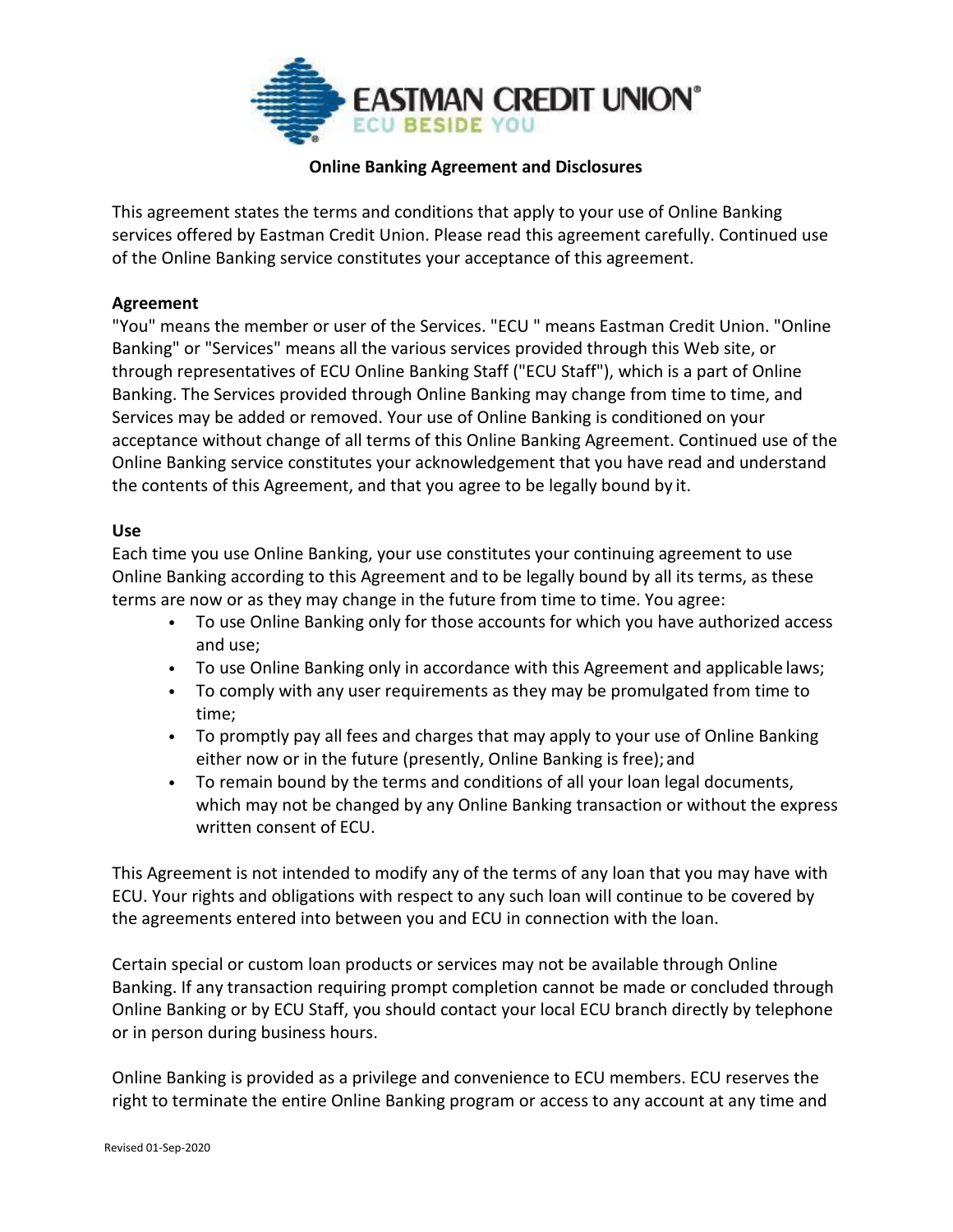without prior notice. ECU also reserves the right to terminate Online Banking access privileges for all accounts applicable to a member number if any account under that member number becomes delinquent, is declared to be in default, becomes subject to litigation or other court proceedings, is restructured, is accessed in violation of applicable law or this Agreement, or if ECU believes the account is being used for fraudulent and/or illegal activity, including illegal internet gambling. If you use your account to engage in any such illegal activities, you will nevertheless be liable for those activities. Further, you agree to reimburse ECU for any losses it incurs as a result of your actions. ECU will make a reasonable attempt to notify you if your Online Banking access is terminated for any reason.

## **Proprietary Rights**

ECU and other third parties, where applicable, are the absolute owners of all intellectual property and rights applicable to this Web site and to Online Banking. You agree that this Web site contains proprietary trademarks, data, text, information, programs and materials (collectively called "Information") protected by copyright, trademark and other forms of ownership protection under the laws of the United States of America. Except as specifically authorized in this Agreement, you do not have permission to copy, use or republish in any form any Information found on this Web site. You are authorized to view the Information available on this Web site for personal use and informational purposes only, and you may create an electronic copy of the Information for your personal use. No part of the Information may be otherwise copied, reproduced or redistributed in any form without prior written consent from ECU. You also agree that your right to use this Web site is derived solely from, and is expressly limited by, this Agreement. You agree not to assert any claim of ownership over the Information, including any software or data, based on your use.

## **Processing Restrictions**

ECU will not process your transaction if:

- Your account does not have sufficient funds to cover the transaction
- Your loan is in default or the requested transaction will result in a default
- Your transaction violates a term or condition of the Online Banking Agreement or your loan legal documents
- A legal order prohibits ECU from making the transaction
- ECU terminated your Online Banking account access
- ECU terminated the Online Banking Agreement
- You (or anyone you allow to use the account) commits or attempts to commit fraud or violate any law or regulation
- The electronic terminal, telecommunication device, Internet access service or any electronic fund transfer system required for the transaction is not working properly
- You do not provide complete and correct information required for the transaction
- You do not follow all applicable Online Banking instructions
- Circumstances beyond ECU 's control (such as fire, flood, acts of God, unexpected disruption of service, or action of any third party) prevent completing the transaction.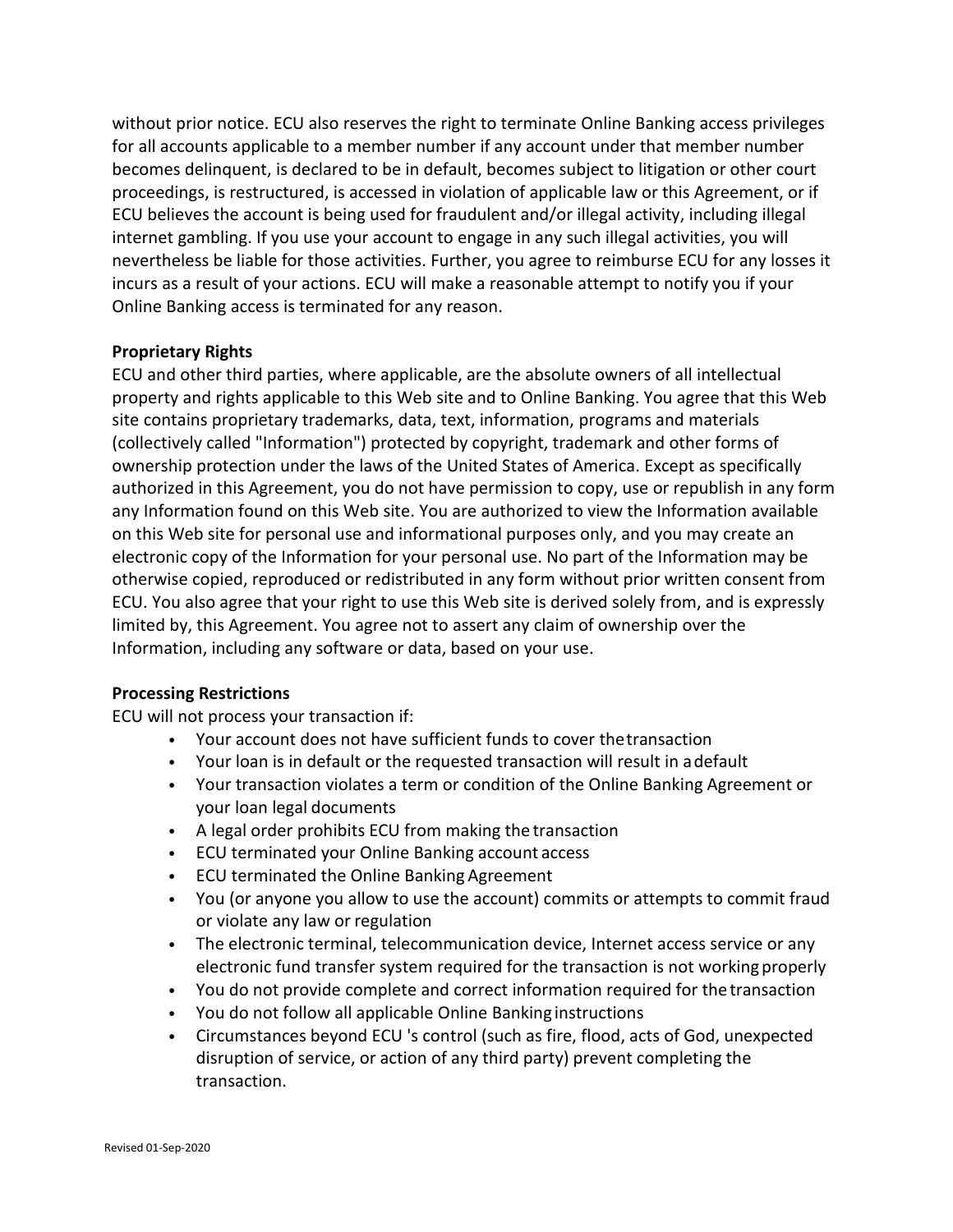## **Disclaimer Of Warranties**

Online Banking Services and Information are provided "AS IS" and WITHOUT WARRANTY of any kind. While Online Banking is believed to be reliable and accurate, ECU DOES NOT WARRANT that Online Banking will be accurate, complete or timely; or free from faults or interruptions in service; or that data or Information will be error-free. ECU assumes no liability or responsibility for any errors or omissions in the Information on this Web site, and specifically disclaims any duty to update the Information.

It is expressly understood and agreed that EXCEPT AS SPECIFICALLY STATED IN THIS AGREEMENT, ALL WARRANTIES, EXPRESSED OR IMPLIED, INCLUDING BUT NOT LIMITED TO ANY IMPLIED WARRANTIES OF MERCHANTABILITY AND FITNESS FOR A PARTICULAR PURPOSE, ARE HEREBY EXPRESSLY DISCLAIMED AND EXCLUDED.

## **Passwords And Security**

You agree to follow ECU's security procedures and recommended security practices, to establish a password, and to maintain the security of that password at all times. ECU shall be entitled to act on all instructions provided through Online Banking, including ECU Staff, which are authorized using the correct password for that account. ECU is not liable for any unauthorized transaction or access to your account, or for any damages resulting from this, if such action was initiated using your password. If your password is ever lost, stolen or improperly disclosed, or you notice any irregularity in your account, you agree to report this fact immediately to the Member Service Center or by secure messaging to ECU, and to immediately change your password. Password changes may be made online.

ECU members who access their accounts through an App on their Apple mobile device (iPhone or iPad) may be able to use the Touch ID feature to log in securely instead of entering a User ID and password. By enabling Touch ID, every person with an enrolled fingerprint on your device will have access to your accounts. You should review your enrolled fingerprints to make sure you are willing to allow those persons to access the personal and financial information available through your mobile device. Fingerprints are only stored on your device. ECU does not see or store your fingerprint information.

## **Transactions Subject To Credit Approval**

Online Banking provides the opportunity to apply for credit or to request other Services which may be subject to credit approval. This feature is intended as a convenience for ECU members. You agree that your use or application for any Service or transaction requiring credit approval by ECU is subject to applicable credit approvals, even though you may apply for it through Online Banking.

Submission of credit requests through Online Banking is not intended to suggest that ECU is committed in advance to approve any credit request, or that credit applications submitted through Online Banking are more likely to receive favorable action. ECU will notify you of its credit decision.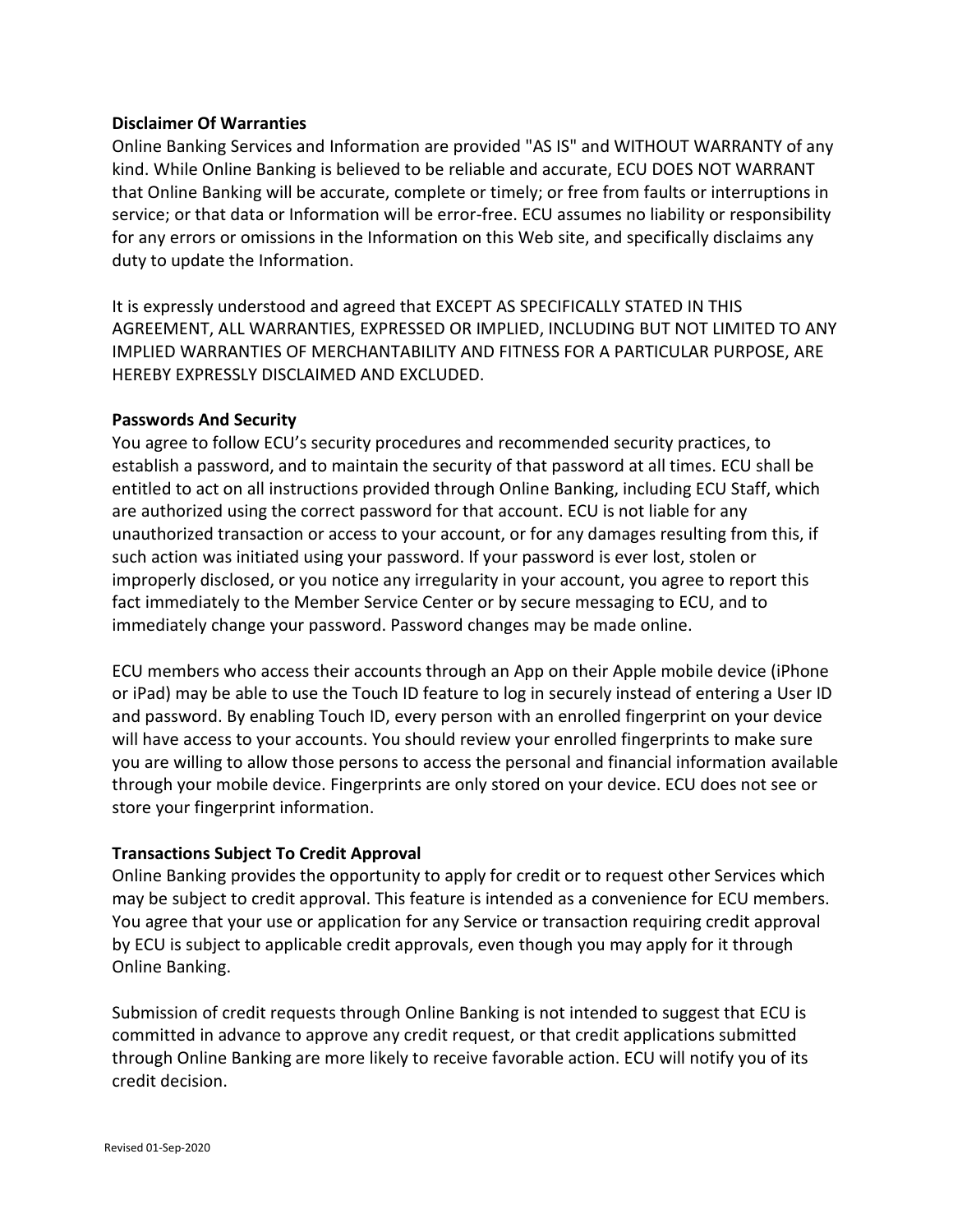## **Indemnification**

You agree to indemnify, defend and hold ECU harmless from any damage, loss or liability of any kind, including without limitation, reasonable attorney's fees and court costs, which may result, directly or indirectly, in whole or in part, from the actions taken or services rendered by ECU under this Agreement pursuant to your instructions or the information you provide. For purposes of this Indemnification section only, "ECU " shall mean ECU and all its past, present and future directors, employees, contractors, agents, third party service providers and any person or entity involved in the creation, production or delivery of this Web site or the Information provided here.

## **Your Liability**

Except as otherwise provided by law, you shall be liable for any loss or damages in all cases where:

- We have followed the security procedures applicable to your Loan Account(s),
- We have followed the transaction instructions provided to us,
- You fail to notify us within a reasonable time, not to exceed 30 days after receipt, of any discrepancy in your billing statement regarding a transaction, or
- You or your current or former authorized representatives attempt or commit unauthorized, fraudulent, or dishonest acts. Your liability includes, but is not limited to, instances where a former authorized agent, representative or employee or anyone else initiates a transaction to your detriment by obtaining access to your transmitting facilities or your security information, regardless of how that access or information was obtained and regardless of whether the obtaining of such access or information is your fault. We are under no obligation to know that instructions may be erroneous, improper or unauthorized.

#### **Disclaimer Of Liability**

THE USER OF THIS SYSTEM ASSUMES ALL RESPONSIBILITY AND RISK FOR THE USE OF THIS SERVER AND THE INTERNET GENERALLY. ECU AND ITS AFFILIATES DISCLAIM ALL WARRANTIES, REPRESENTATIONS OR ENDORSEMENTS, EXPRESS OR IMPLIED, WITH REGARD TO THE INFORMATION ACCESSIBLE FROM, OR VIA THIS SERVER OR THE INTERNET GENERALLY. ECU DOES NOT ASSUME ANY LEGAL LIABILITY OR RESPONSIBILITY FOR THE ACCURACY, COMPLETENESS, OR USEFULNESS OF ANY INFORMATION, APPARATUS, PRODUCT OR PROCESS ACCESSIBLE FROM, OR VIA, THIS SERVER OR THE INTERNET GENERALLY. IN NO EVENT SHALL ECU BE LIABLE FOR ANY SPECIAL, INDIRECT, OR CONSEQUENTIAL DAMAGES OR ANY DAMAGES WHATSOEVER RESULTING FROM LOSS OF USE, DATA, OR PROFITS, WHETHER IN AN ACTION OF CONTRACT, NEGLIGENCE OR OTHER TORTIOUS ACTION, ARISING OUT OF OR IN CONNECTION WITH THE USE OR PERFORMANCE OF THE INFORMATION ACCESSIBLE FROM, OR VIA, THIS SERVER OR THE INTERNET GENERALLY.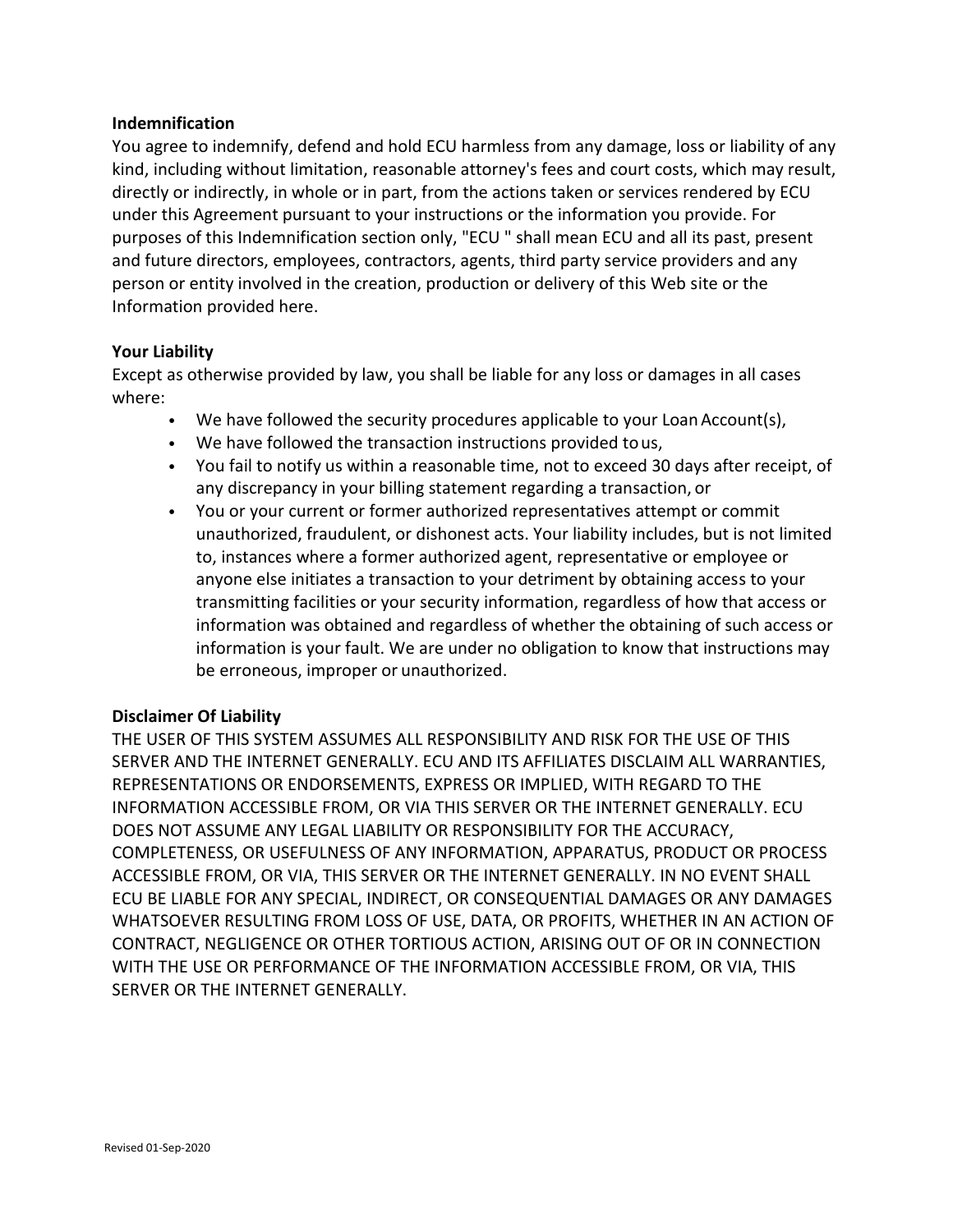ECU, VISA INC. AND THEIR RESPECTIVE SUBSIDIARIES, AFFILIATES, LICENSORS, SERVICE PROVIDERS, CONTENT PROVIDERS, EMPLOYEES, AGENTS, OFFICERS, DIRECTORS AND THE MANUFACTURER OF YOUR MOBILE PHONE WILL NOT BE LIABLE FOR ANY INCIDENTAL, DIRECT, INDIRECT, PUNITIVE, ACTUAL, CONSEQUENTIAL, SPECIAL, EXEMPLARY, OR OTHER DAMAGES, INCLUDING LOSS OF REVENUE OR INCOME, PAIN AND SUFFERING, EMOTIONAL DISTRESS, OR SIMILAR DAMAGES, EVEN IF ECU HAS BEEN ADVISED OF THE POSSIBILITY OF SUCH DAMAGES. IN NO EVENT WILL THE COLLECTIVE LIABILITY OF ECU, VISA AND THEIR RESPECTIVE SUBSIDIARIES, AFFILIATES, LICENSORS, SERVICE PROVIDERS, CONTENT PROVIDERS, EMPLOYEES, AGENTS, OFFICERS, DIRECTORS AND THE MANUFACTURER OF YOUR MOBILE PHONE TO ANY PARTY (REGARDLESS OF THE FORM OF ACTION, WHETHER IN CONTRACT, TORT, OR OTHERWISE) EXCEED \$100.

IN NO EVENT WILL ECU BE LIABLE FOR ANY DAMAGES, INCLUDING WITHOUT LIMITATION DIRECT OR INDIRECT, SPECIAL, INCIDENTAL, OR CONSEQUENTIAL DAMAGES, LOSSES OR EXPENSES ARISING FROM THE ECU CARDS SERVICE OR USE THEREOF OR INABILITY TO USE BY ANY PARTY, OR IN CONNECTION WITH ANY FAILURE OF PERFORMANCE, ERROR, OMISSION, INTERRUPTION, DEFECT, DELAY IN OPERATION OR TRANSMISSION, COMPUTER VIRUS OR LINE OR SYSTEM FAILURE, EVEN IF WE, OR OUR REPRESENTATIVES, ARE ADVISED OF THE POSSIBILITY OF SUCH DAMAGES, LOSSES OR EXPENSES.

## **Viruses And Links**

ECU disclaims all responsibility and liability for any damages caused by viruses contained within the electronic files or at this Web site. While this Web site contains links to other Web sites we believe may be of interest to you, ECU is not responsible for the functioning, content or accuracy of these linked sites.

## **Disclosure Of Your Account Information**

Consistent with our Security & Confidentiality Statement, ECU will protect your account information and other confidential information provided through Online Banking. You agree that ECU may disclose all or any portion of this information to its own employees, contractors, agents, affiliates, third party service providers, independent auditors, regulators, consultants or attorneys as needed (a determination within the sole discretion of ECU ) to provide, administer and monitor Online Banking and to carry out ECU 's responsibilities under this Agreement and all applicable law.

#### **Changes To This Agreement**

ECU reserves the right to change the terms of this Agreement at any time. If any changes are made, the revised Agreement will be updated and posted on this Web site. Generally, a change in terms will become effective 30 days after the date notice is posted on the Web site. Your continued use of Online Banking after the effective date will be your agreement to be bound by this Agreement, as amended by the new terms. If ECU determines, in its sole discretion, that any change is needed immediately, ECU will post notice that such change becomes effective immediately. You are always free to reject any change in the terms of this Agreement by closing the Online Banking access to your account.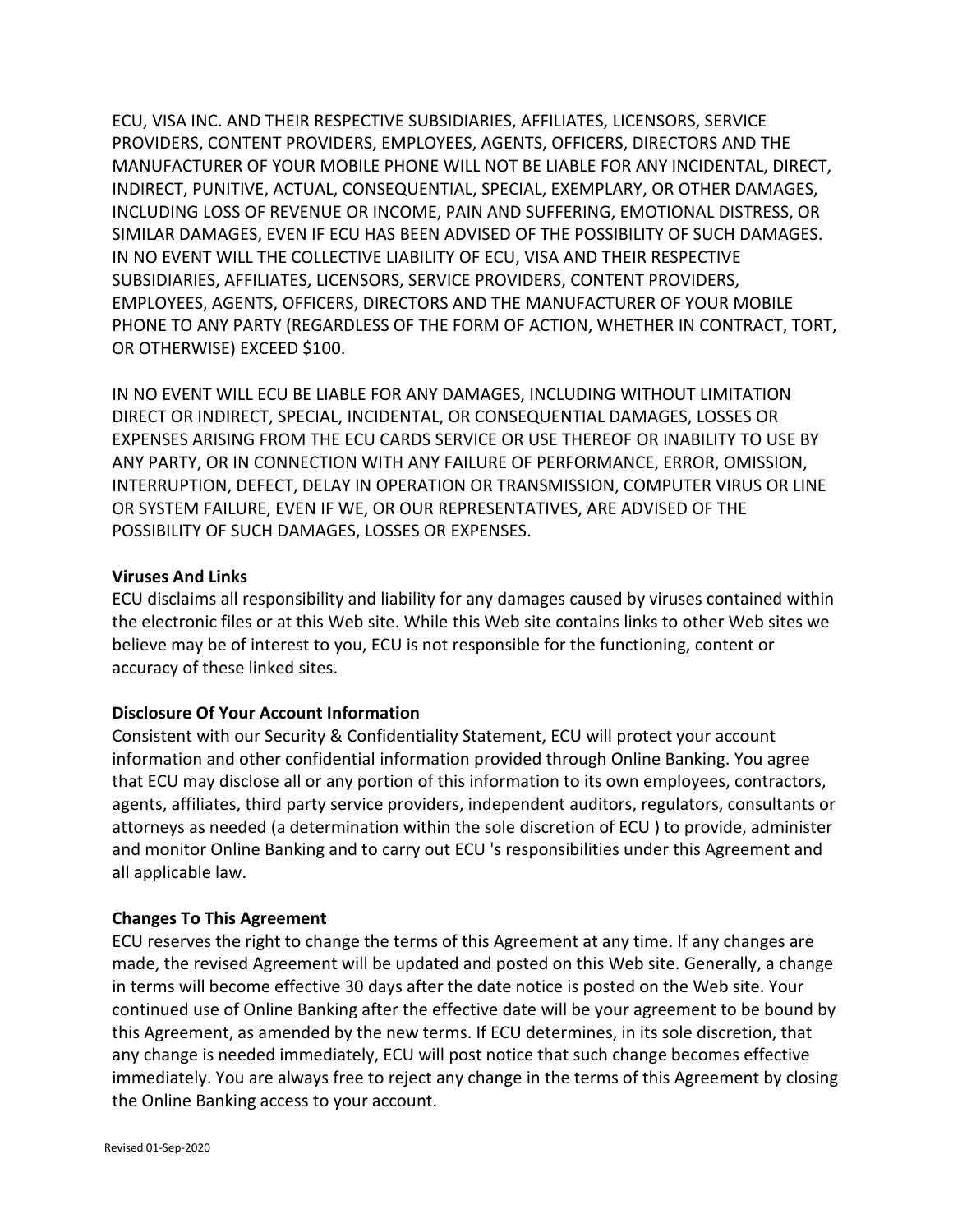### **Termination Of This Agreement**

ECU reserves the right to terminate your access under this Agreement or the Online Banking program at any time and without prior notice. In the event ECU decides to terminate this Agreement, ECU will make a reasonable attempt to notify you provided that circumstances allow for notification and the time required.

You may terminate this Agreement's applicability to your account(s) at any time, and without any fee or penalty, by closing your account's Online Banking access through this Web site and terminating your use of Online Banking. You must do this by following the procedure set out on this Web site.

## **Dispute Resolution**

If you have a dispute or concern regarding Online Banking or any of its services, including all transactions made through Online Banking, you should contact your local branch or call ECU at (800) 999-2328. You may request escalation of your issue within the credit union. We will do our best to resolve the issue directly with you. If we are unable to resolve your dispute to your satisfaction, you may contact the Credit Union Division of the State of Tennessee at the address below. Please refer to the Member Service Agreement Part 2 or Business Service Agreement Part 2 for additional information on dispute resolution.

Credit Union Division Tennessee Tower 26th Floor 312 Rosa L. Parks Avenue Nashville, TN 37243

#### **Relation to Other Agreements**

This Agreement is not in lieu of any other agreement or contract you have with Eastman Credit Union. Each of your agreements or contracts that you have with Eastman Credit Union will continue to be in effect and will be subject to any other agreement that applies to it.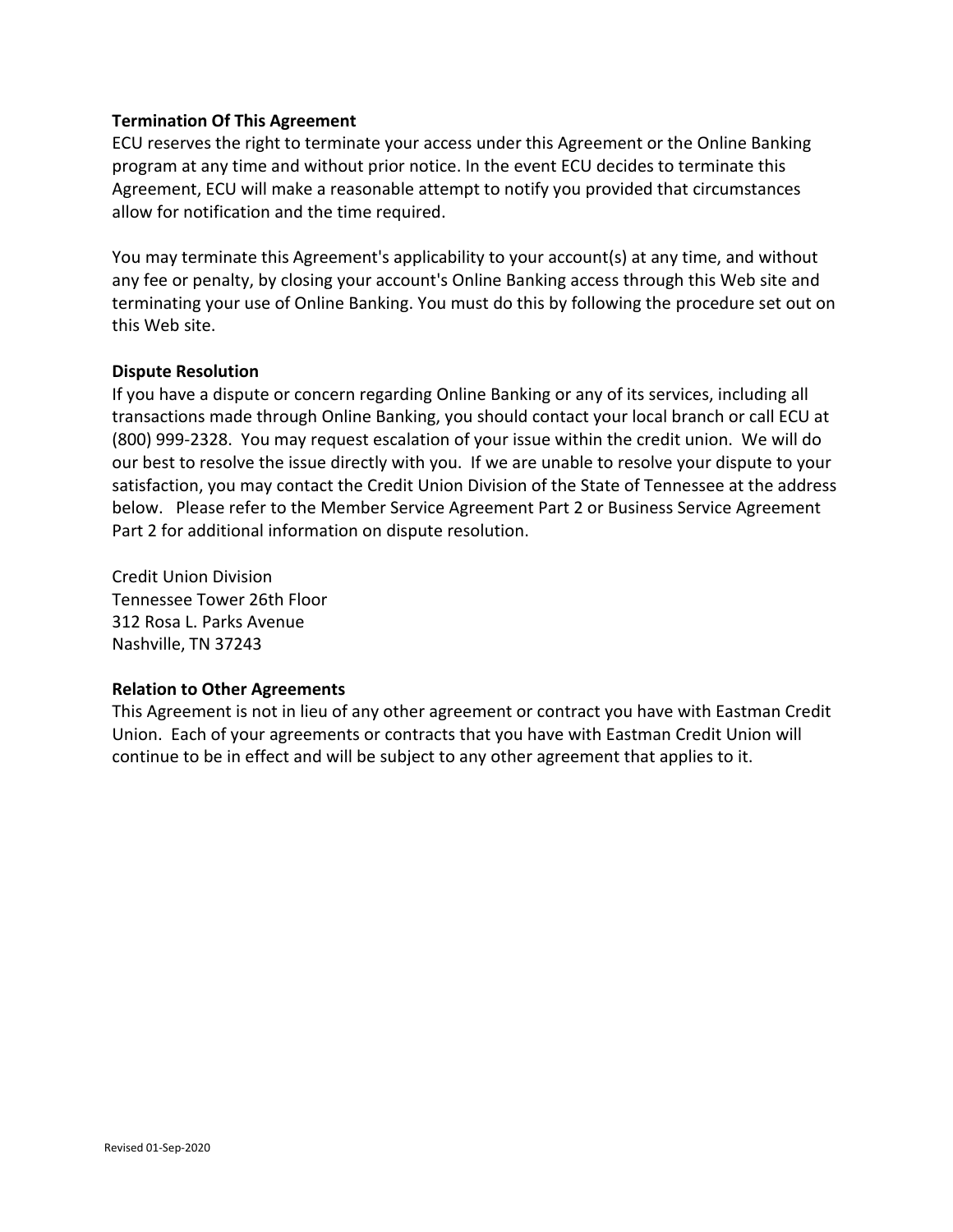## **Electronic Fund Transfers Disclosures**

## **Your Rights and Responsibilities**

Tell ECU immediately if you believe your card or PIN has been lost or stolen, or if you believe that an electronic fund transfer has been made without your permission using information from your checking account. Telephoning is the best way of keeping your possible losses down. You could lose all the money in your account (plus your maximum overdraft line of credit). If you notify ECU within 2 business days after you learn of the loss or theft of your card or PIN, you can lose no more than \$50 if someone used your card or PIN without your permission. If you do NOT tell ECU within 2 business days after you learn of the loss or theft of your card or PIN, and ECU determines it could have stopped someone from using your card or PIN without your permission if you had told us, you could lose as much as \$500.

Also, if your statement shows transfers that you did not make, including those made by card, PIN, or other means, notify ECU at once. If you do not notify ECU within 60 days after the statement was mailed to you, you may not get back any money you lost after the 60 days if ECU determines it could have stopped someone from taking the money if you had told us in time. If a good reason (such as a long trip or a hospital stay) kept you from notifying us, ECU may extend the time periods.

To report a lost or stolen card, please call 1-800-999-2328. You may also write us at: ECU Card Services, P.O. Box 1989, Kingsport, TN 37662. You should also call the number or write to the address listed above if you believe a transfer has been made using the information from your checking account without your permission.

For purposes of these disclosures, ECU's business days are Monday through Friday. Holidays on which ECU is closed are not included.

You may use your card or PIN to:

- 1. Withdraw cash from your checking or savings account or from your line of credit.
- 2. Make deposits to your checking or savings account.
- 3. Transfer funds between your checking and savings accounts whenever you request.
- 4. Obtain account balance information.
- 5. Pay for purchases at places that have agreed to accept the card or PIN. Some of these services may not be available at all terminals.
- 6. Pay bills directly by telephone from your checking account in the amounts and on the days you request.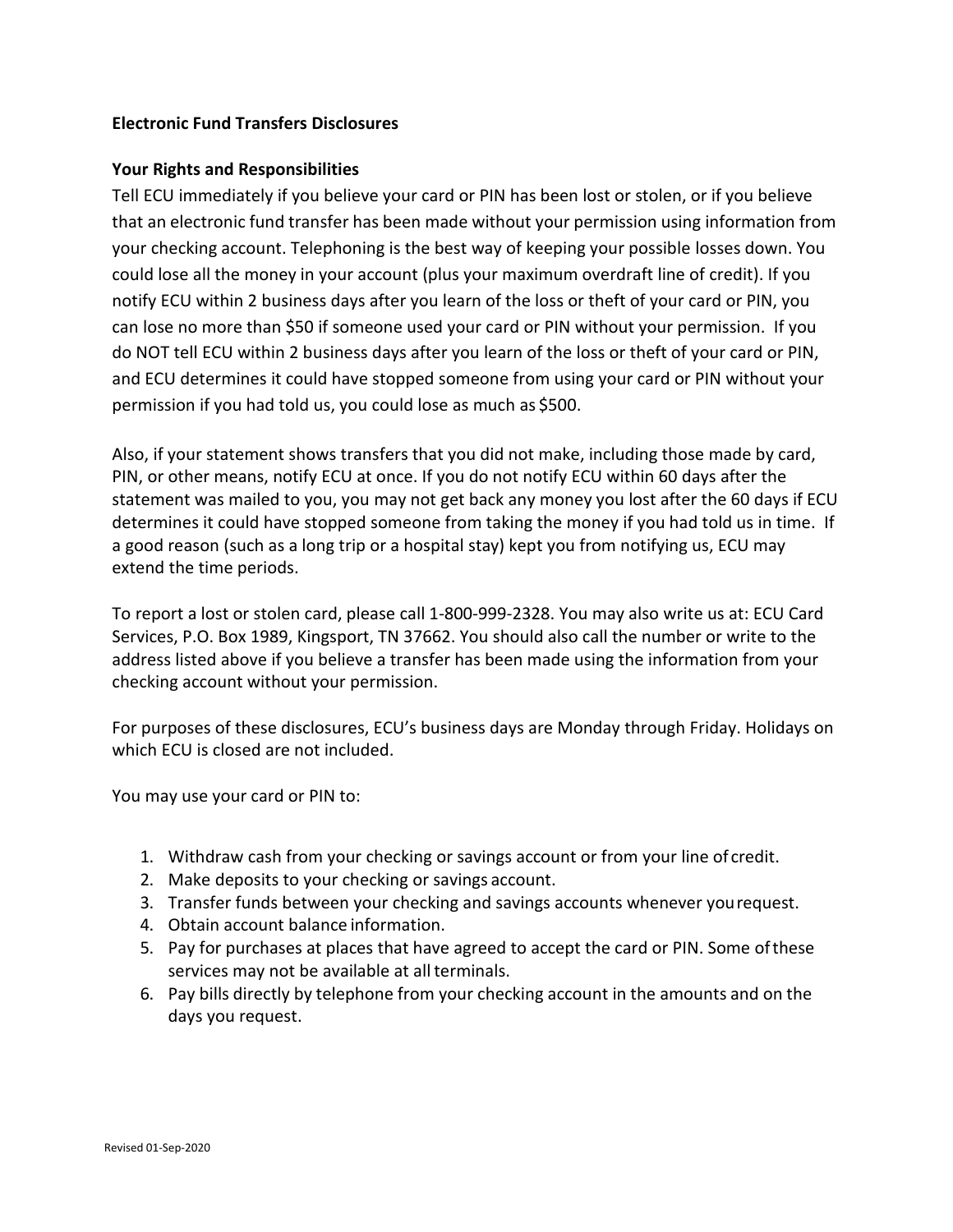## **Electronic Check Conversion**

You may authorize a merchant or other payee to make a one-time electronic payment from your checking account using information from your check to pay for purchases or to pay your bills.

### **Limitations on Frequency of Transfers**

There are no limits on the number of cash withdrawals or fund transfers you may make from ECU's ATM terminals. There are also no limits on the number of point-of-sale transactions you make. However, Federal regulations limit the number of transfers you may make by telephone or online from your share (savings) accounts.

## **Limitations on Dollar Amounts of Transfers**

You are limited to a total of \$800 each day in withdrawals from ATM terminals or in using your card to purchase goods or services in point-of-sale (PIN based) transactions. Signature based transactions may be completed for any amount up to your account balance.

## **Fees**

When you use an ATM that is not owned by ECU, you may be charged a fee by the ATM operator or any network used. You may also be charged a fee for a balance inquiry even if you do not complete a fund withdrawal or transfer.

## **Confidentiality**

ECU will disclose information to third parties about your account or the transfers you make:

- a. Where it is necessary for completing transfers, or
- b. In order to verify the existence and condition of your account for a third party, such as a credit bureau or merchant, or
- c. In order to comply with subpoenas or other legal process, or
- d. If you give us your written permission.

#### **Documentation**

You can get a receipt at the time you make any transfer to or from your account using an ECU ATM.

#### **Preauthorized Credits**

If you have arranged to have direct deposits made to your account at least once every 60 days from the same person or company, the person or company making the deposit will tell you every time they send us the money. You can call ECU at 1-800-999-2328 to find out whether or not the deposit has been made.

#### **Periodic Statements**

You will get a monthly account statement.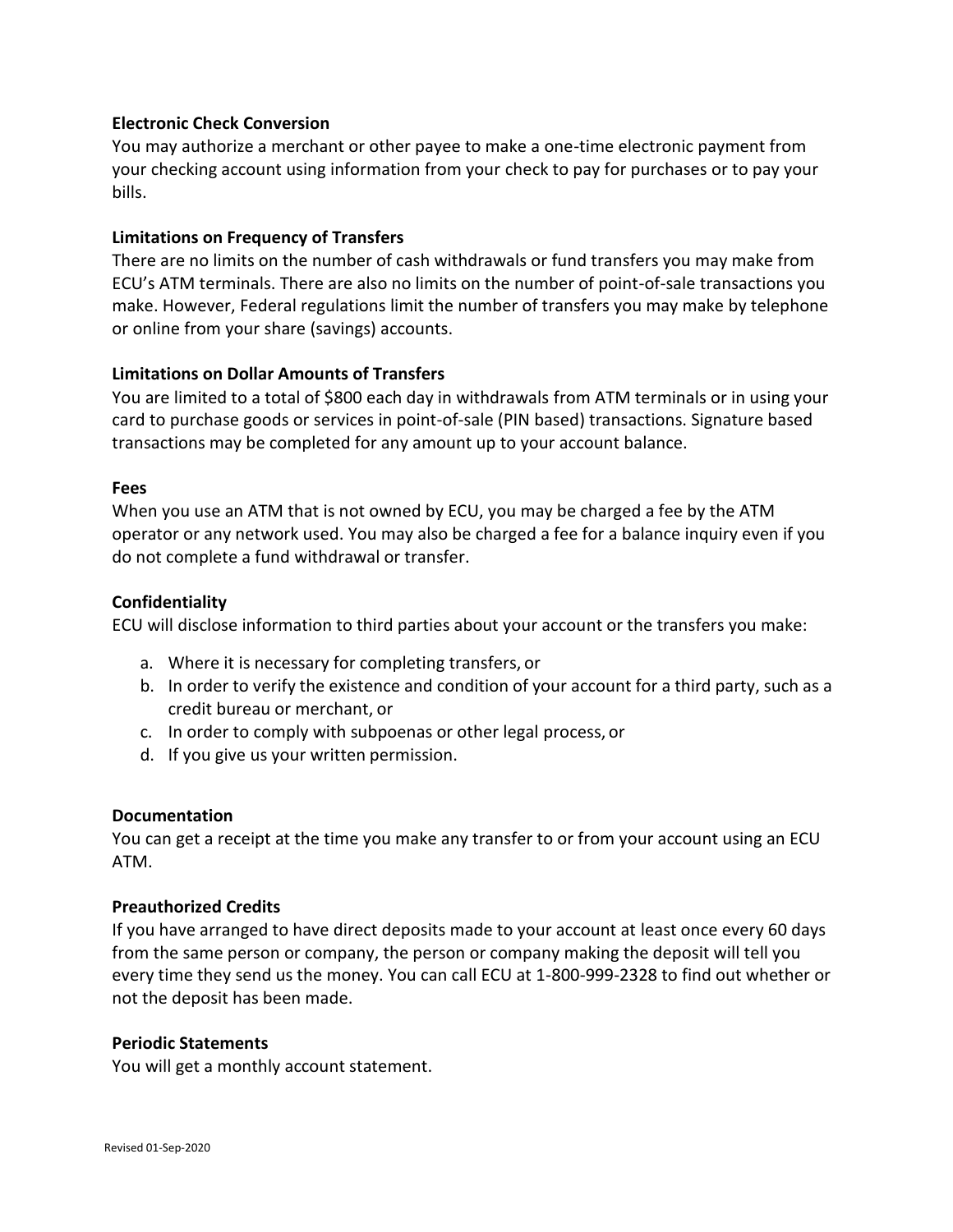## **Preauthorized Payments**

- a. You have the right to stop payment on preauthorized transfers from your account. To stop a preauthorized payment, call ECU at 1-800-999-2328, or write to ECU Card Services, P.O. Box 1989, Kingsport, TN 37662 in time for ECU to receive your request 3 business days or more before the payment is scheduled to be made. If you call, ECU may also require you to put your request in writing and deliver it within 14 days after you call. ECU will charge you a fee for each stop-payment order you give. If you order ECU to stop a preauthorized payment 3 business days or more before the transfer is scheduled, and it fails to do so, ECU will be liable for your losses or damages. Refer to fee schedule for current stop payment fee amounts.
- b. If your preauthorized payments vary in amount, the person you are going to pay will tell you, at least 10 days before each payment, when it will be made and how much it will be. You may choose instead to get this notice only when the payment would differ by more than a certain amount from the previous payment, or when the amount would fall outside certain limits that you set.

## **Credit Union Liability**

If ECU does not complete a transfer to or from your account on time and in the correct amount according to its agreement with you, ECU will be liable for your losses or damages. However, there are some exceptions including:

- a. If, through no fault of ECU, you do not have enough money in your account to make the transfer; or
- b. If the transfer would go over the credit limit on your overdraft line of credit; or
- c. If the ATM where you are making the transfer contains insufficient cash to make the transfer; or
- d. If the terminal or system was not working properly and you knew about the breakdown when you started the transfer; or
- e. If the circumstances beyond ECU's control (such as fire or flood) prevent the transfer, despite reasonable precautions that ECU has taken.

#### **Error Resolution**

In case of errors or questions about your electronic transfers, contact ECU at 1-800-999- 2328 or email at cardsvc[@ecu.org.](mailto:ecenter@ecu.org) You must contact ECU as soon as you can, if you think your statement or receipt is wrong or if you need more information about a transfer listed on your statement or receipt. ECU must hear from you no later than 60 days after it sent the FIRST statement on which the problem or error appeared. When you contact ECU:

- a. Give your name and account number (if any);
- b. Describe the error or the transfer you are unsure about, and explain as clearly as you can why you believe it is an error or why you need more information; and
- c. Disclose the dollar amount of the suspected error.